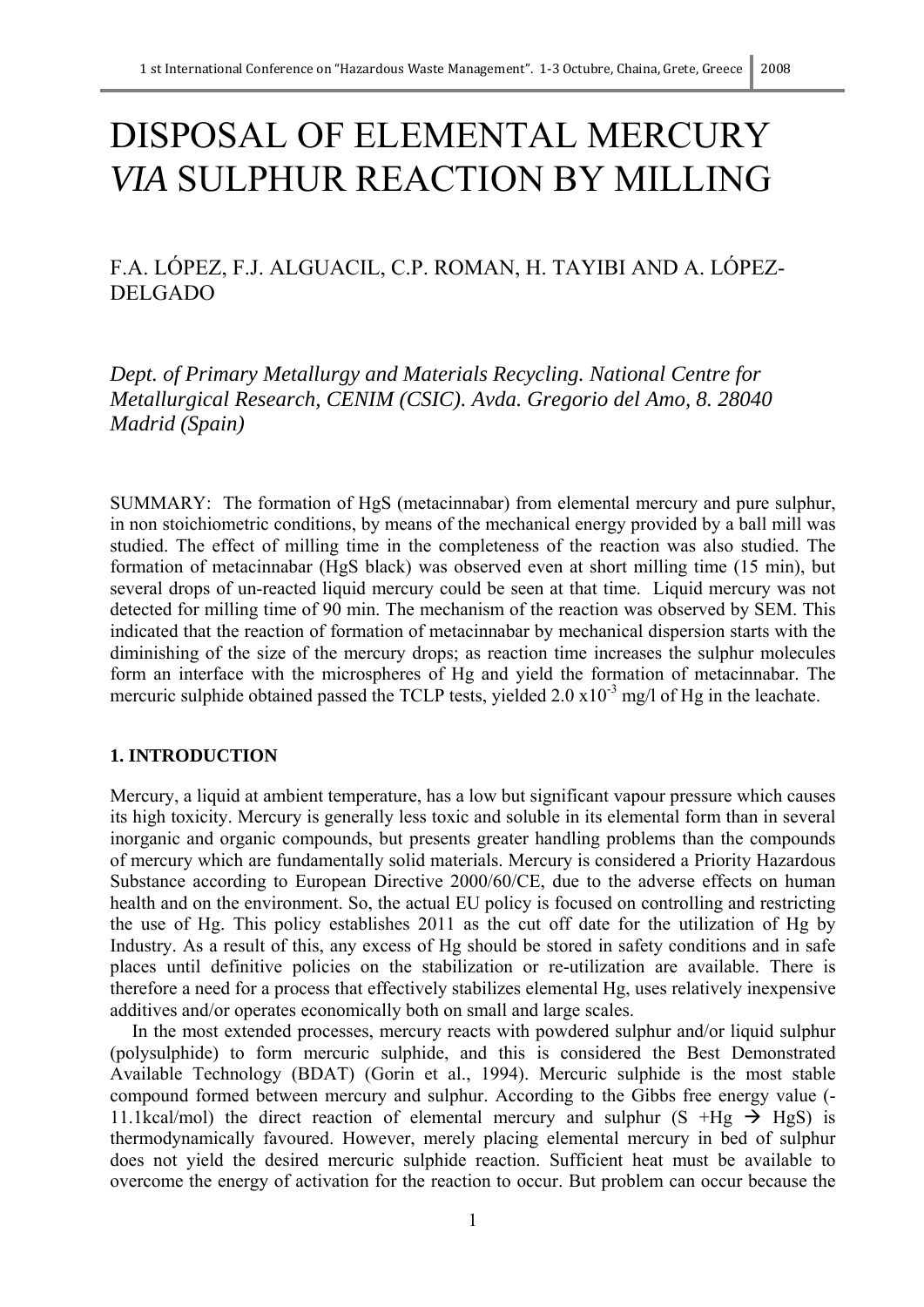dry powder obtained is susceptible to mechanical dispersion. To avoid some of mercury remaining occluded in the mercuric sulphide, surfactants can be used to disperse elemental mercury. Kaczur et al. 1989 describes a process for stabilizing "in situ" soluble mercury in deposits of mercury-containing materials which comprises treating the deposits with a stabilizing amount of an inorganic sulphur compound (sulphides, alkali metal thiosulphates and alkali metal dithionites). The inorganic sulphur compounds react with soluble mercury to convert it into insoluble mercury compounds and substantially inhibit its removal by leaching with water from the deposits of mercury-containing material.

Oji, 1998, describes a technique that use high-shear mixing to produce mercuric sulphide. Cinnabar is obtained at high shear (19,000 rpm) and at high temperature  $(\leq 270^{\circ}C)$  and metacinnabar at lower shear (1,060 rpm) and lower temperature (50ºC). Experiments were performed in inert atmosphere.

Fuhrmann et al. 2002, studied the formation of mercury sulphide by stirring elemental mercury and mercury-mixed waste with elemental sulphur modified with organic compounds, in various proportions at 40 and 200 ºC.

Litz, et al.2002 describe a process which includes the steps of: combining the mercurycontaining feed material with a polysulfide and a reactive sulphur-containing compounds other than the polysulfide to form a composite feed material; and mixing the composite feed material to treat the reactive sulphur-containing compound with the mercury or mercury waste to form mercuric sulphide. According to the authors, the final product can pass the Toxic Characterization Leach Procedure or TCLP.

Riviere-Huc at al. 2006, provide a method for the stabilization of metallic mercury, by reaction with sulphur in the solid state. The reaction takes place in a hermetically sealed reactor and set in rotation.

Recently, Svensson et al. 2006 have studied the formation of HgS from HgO and elemental Hg elemental by mixing them with various sulphur sources (pirite, troilite) at different values of pH and aerobic or anaerobic media.

The aim of this work is to study the formation of metacinnabar from elemental Hg and elemental sulphur in non-stoichiometric conditions, at room temperature through the mechanical energy provided by a milling process. This work is a preliminary study which is a part of the European Project MERSADE (LIFE06 ENV/ES/PRE/03) for the design, construction and validation of a pilot installation foe a safe deposit of surplur mercury from the European industry. This Project includes the development of a process for the stabilization of mercury and mercury-containing by means of the use of polymeric sulphur compounds.

#### **2. EXPERIMENTAL**

#### **2.1 Materials and methods**

The reaction between elemental Hg elemental and S in non stoichiometry conditions was carried out by means of the mechanical energy provided by a planetary ball mill (FRISTSCH mod. Pulverisette) containing four stainless steel balls. The size reduction principle in this mill is impact and friction. The grinding jar is arranged eccentrically on the sun wheel of the planetary ball mill. The direction of movement of the sun wheel is opposite to that of the grinding jars. The grinding balls are subjected to superimposed rotational movements (Coriolis forces). The difference in speeds between the balls and grinding jar produces an interaction between frictional and impact forces, which releases high dynamic energies. The interplay between these forces produces a high and very effective degree of size reduction of the sample.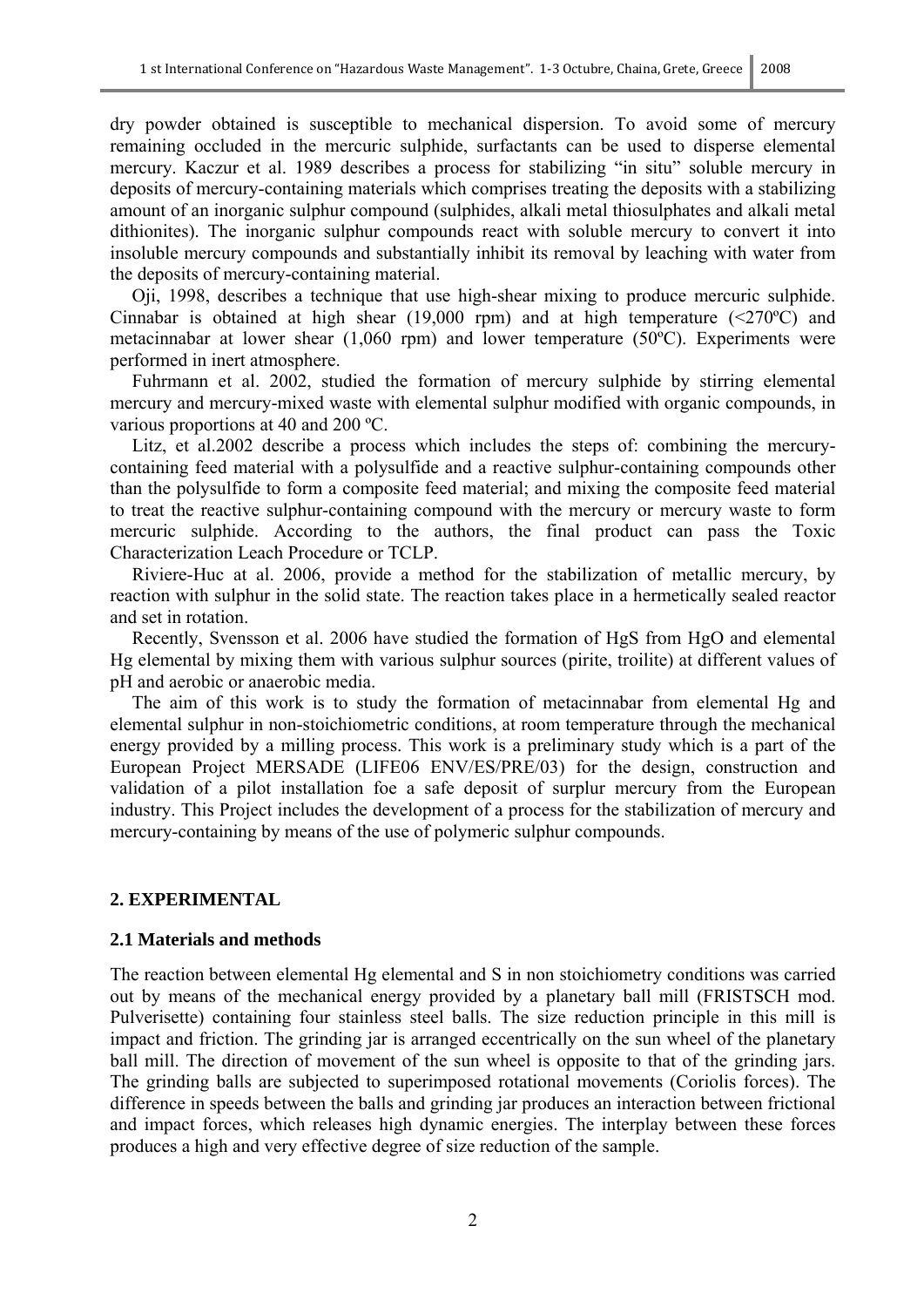Mixtures of elemental Hg (25 g) (MAYASA, Almadén, Spain) and S (99.4% wt, grain size <60 µm, type Rubber Sul 10, REPSOL IPF Madrid, Spain) in 1/1 wt/wt were carried out. This rate indicates an excess of 45% wt of S with respect to the stoichiometry amount. Several milling times ranging between 15 min and 3 h were studied. A grinding jar of 250 ml was used and the balls mass/mixture mass rate was maintained constant at 5/1. The milling rate was 400 rpm in all cases and the temperature in the grinding jar was measured at the end of each process.

To ensure that the reaction between S and Hg after milling time was completed, i.e, to determine the completeness of the reaction of stabilization of Hg, a simple method was used. Thus, the presence of elemental mercury was determined by centrifuging 15 g of the reacted mixture at 3,500 rpm for 1 h. Then the appearance of the conical wall of the centrifuge tube was observed by a magnifying glass (NIKON modelo SMZ 1500) provided with a capture image system.

#### **2.2 Analytical procedures**

The crystalline phases present in the samples were characterized by X-ray powder diffraction (BRUKER XRD Mod. D8 Discover, 0.03 2Θ degrees step-widths and counting time of 5 s per step).

The morphology of the samples was observed by scanning electron microscopy SEM (HITACHI model S-2100) on as-obtained C-coated sample. A field emission microscope (JEOL JSM 6500 F) provided by energy dispersive analyzer (LINK OXFORD INCA, EDAX unit) was used to determine the composition of the samples. In this case, samples were embedded in a resin and C-coated.

Samples were tested for Hg leachability using the TCLP (EPA Method 1311) test. Due to the fact that the extraction fluid to be employed in TCLP test is a function of the alkalinity of the sample, a preliminary evaluation of which extraction fluid was required, was carried out as follows: an aliquot of sample (5g) was transferred to a 500 mL Erlenmeyer flask, 96.5 ml of Milli-Q water were added and the suspension was stirred vigorously for 5 minutes using a magnetic stirrer. The test showed that fluid 1 (acetic acid and sodium hydroxide solution) was required as the extraction fluid. A modified version of the TCLP was conducted, using 20g of sample, instead of the prescribed 100g. Samples were extracted with an amount of extraction fluid 1 equal to 20 times the weight of the solid. Tests were performed in triplicate. Experiments were maintained in stirring for 18 h and after that the liquid and solid phases were separated by filtration using a suitable filter holder of 47mm size (Millipore Corp.) Glass fiber filters of 0.7μm pore size were used. But the filtrates presented a light turbidity, thus 0.45 μm filter was employed. Filtrates were preserved by acidification with nitric acid to a pH < 2 and stored at 4ºC until the performance of the Hg analysis in a Cold-Vapor Atomic Absorption LECO mod AMA 254. A sample of liquid Hg was also analyzed.

#### **3. RESULTS AND DISCUSSION**

All the samples obtained by milling the mixture of Hg and S consisted of black powers. By simple macroscopic observation, small spheres of elemental Hg could be seen in the 15 min milling sample, but not in samples obtained at longer milling times. The observations of samples after centrifugation (Figure 1) showed the presence of un-reacted elemental mercury for samples obtained at milling times shorter than 60 min. The presence of an important mass of un-reacted-Hg, segregated from the mass of HgS can be observed in Figure 1a. In Figure 1b only a small number of micro spheres of Hg are observed, but are not observed in Figure 1c which corresponds to the 60 min milling sample.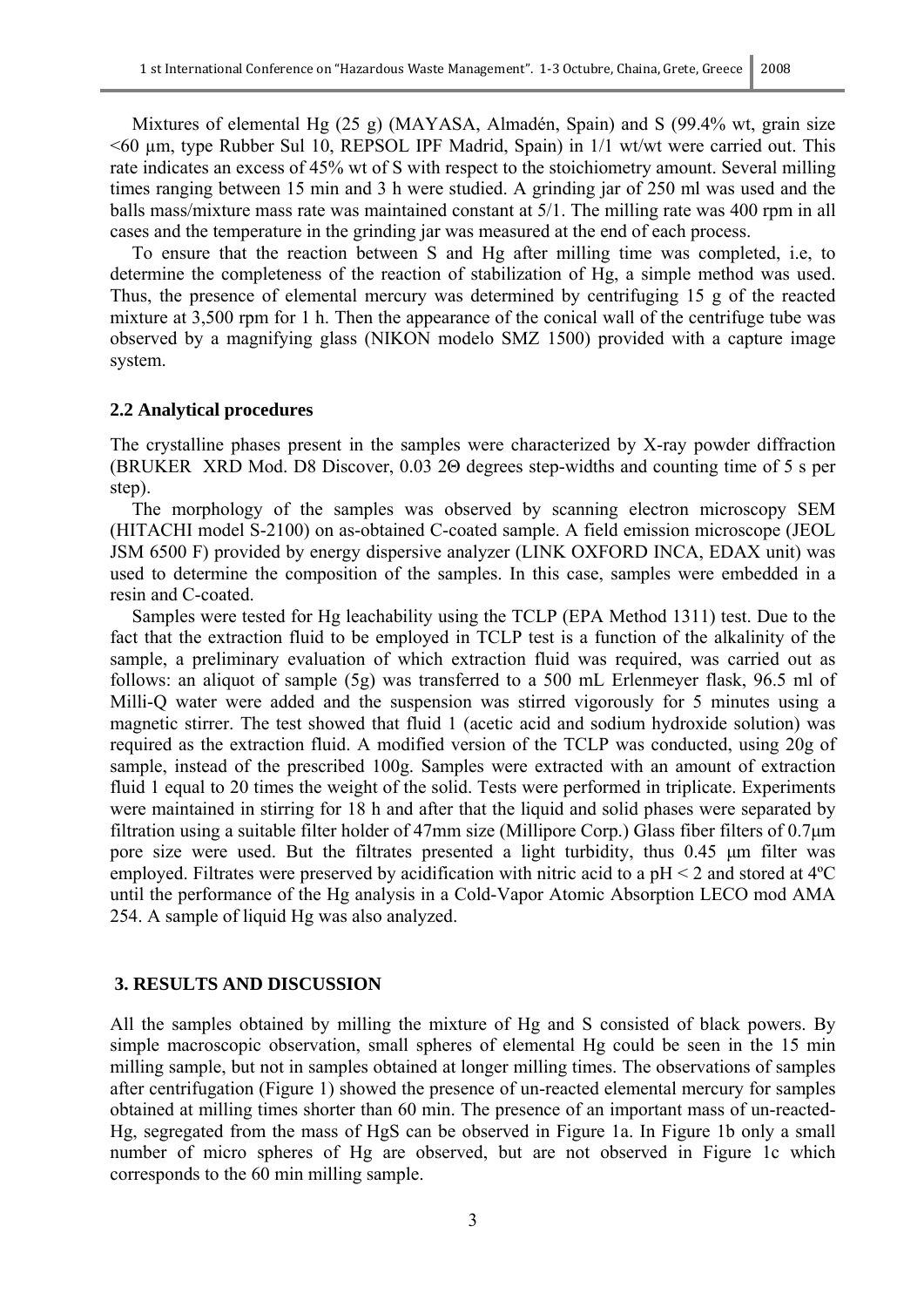The formation of HgS (metacinnabar) takes place even at short milling time and so, DRX patterns showed that all the samples consisted of a mixture of the phases cubic metacinnabar (JCPDS 00-006-0261) and the orthorombic  $\alpha$ -sulphur (JCPDS 00-008-0247). Other phases were not observed. The XRD intensities for all samples were similar. Figure 2 show the diffractograms corresponding to the 60 min milling sample and to the initial sulphur.



Figure 1. Macrophotographs of centrifuged sample, at: a) 15 min milling , b) 30 min milling and c) 60 min milling.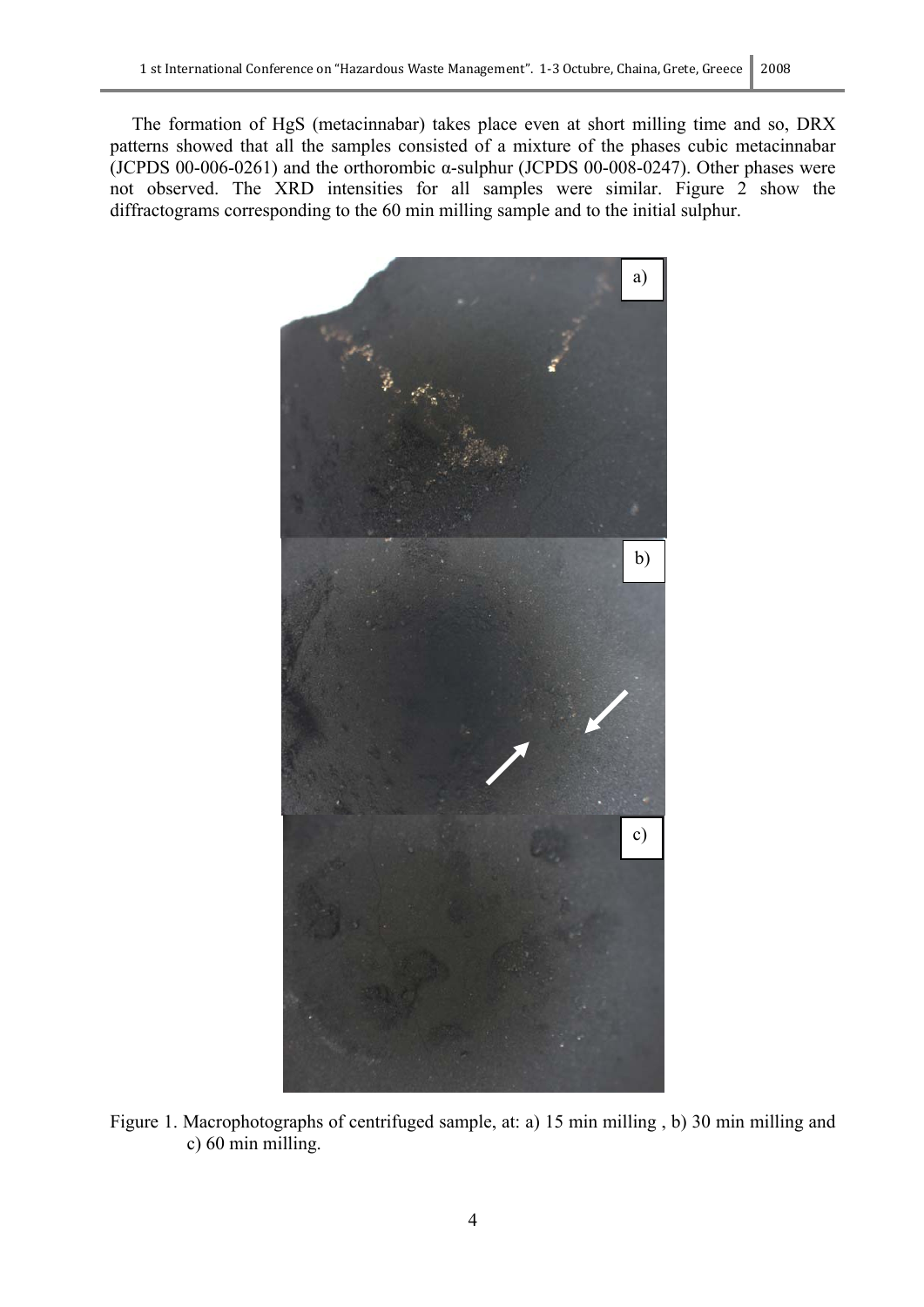

Figura 2. DRX patterns of: a) 60 min milling sample, and b) Initial Sulfur (Rubber Sul 10)

The mechanism of the formation reaction of mercuric sulphide is revealed by SEM study. Figure 3 shows SEM images of various specimens. Figure 3a shows a micro sphere of elemental mercury of 23  $\mu$ m of diameter with small grains of sulphur adhered to its surface. This indicating that the movement of the balls into the grinding jar causes the massive liquid mercury fractures to micro spheres, accordingly the surface available for the reaction with sulphur, increases very substantially. Then an interface between microspheres of Hg and sulphur is formed which leads to the reaction and formation of HgS. Figure 3b shows a spherical particle of mercuric sulphide. The EDAX analysis of several sites of this particle yielded Hg content ranging between 73.3 - 78.2% and sulphur content between 26.8-21.8%. Taking into account the content of Hg in the stoichiometric HgS is 86.2%, the particle consists of a mixture of HgS and S. As the milling time increase the particles loss the spherical morphology and a transformation to irregular, prismatic, smaller particles can be observed. In samples obtained at milling time longer than 120 min, several particles containing Hg and oxygen were observed. These particles contain 89-98% of Hg and 2-15% oxygen, thus indicating the partial oxidation of mercury during the long timed milling process. Gibbs energy for the formation of HgO is -13.94 kcal/mol at 298 K, which is lower than that corresponding to formation of HgS. Several authors describe the use of inert atmosphere, (Riviere-Huc et al. 2006 and Oji 1998), the addition of sodium sulphides and other compounds (Fuhrmann et al. 2002) with the aim of avoiding the oxidation of mercury. In our case, oxidation of Hg was not detected for milling times shorter than 120 min.

The temperature inside the grinding jar after finishing the milling time is shown in Table 1. In this table is also showed the results of TCLP tests. A light increasing of temperature can be observed as the milling time increases. The low value of temperature obtained in all cases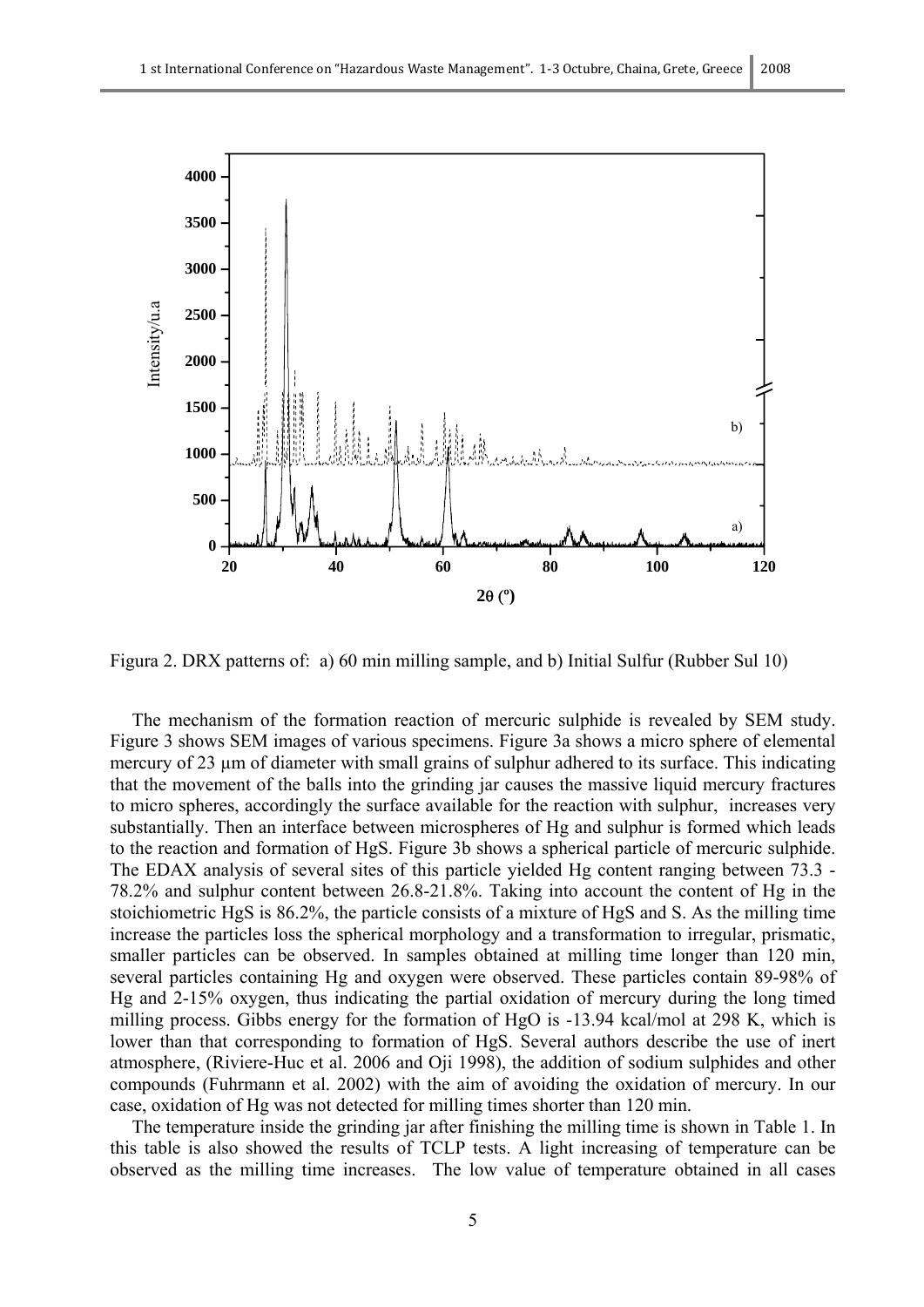(<45ºC). This value of temperature is very much lower than the sulphur flash point temperature (207ºC), thus, the potential for fire hazard is reduced. This low value can be due to the slow grinding rate used (only 400 rpm) and also to the excess of sulphur in the medium which can partially absorbed the heat generated by the reaction.



Figure 3. SEM images of: a) Hg sphere with sulphur grain adhered (15 min sample), b) HgS grain covered with sulphur (15 min sample ), c) HgS grains covered with sulphur (60 min sample ) and d) HgS grains covered with sulphur (180 min sample ).

A decreasing of the value of mercury in the leachates (obtained by TCLP test) with the milling time is obtained for times shorter than 90 min. This sample yielded the lowest value. For longer time than that, the value of Hg in the leachates increases. This fact can be attributable to the content of un-reacted liquid mercury in samples obtained at short milling time and to the presence of mercury oxide in samples obtained at long milling time. The value obtained for the initial liquid mercury was 8,960 mg/l.